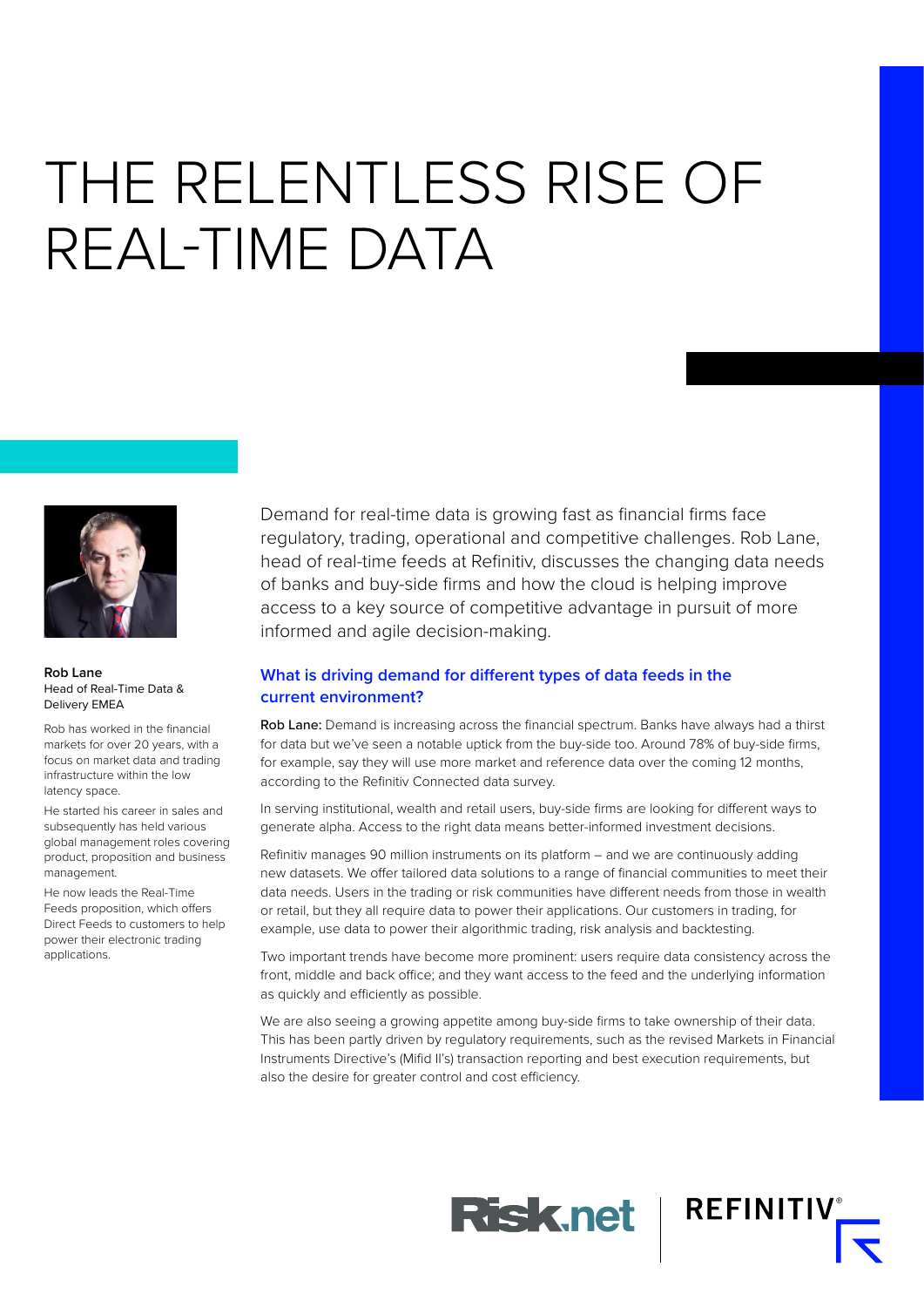#### **In which sectors of the market is Refinitiv seeing most demand?**

Rob Lane: Whether trading, compliance, regulatory, risk or wealth, financial firms want more data, and they want data they can access quickly. Our customers need high-quality data that is consistent across the front, middle and back offices, whatever the data may be. It's not a case of one area dominating – demand is growing across the board.

Financial firms demand easy access to data. And whether it is low-latency, end-of-day or reference data, first they need an application programming interface (API) and data model that will enable them to use the data more consistently across the organisation and for different applications. We work tirelessly to simplify the customer experience.

We have to consider how data feeds benefit different users. Traders, for example, will require higher- or lower-latency data for different situations, whereas risk users may need to unlock additional data feeds to analyse specific scenarios. The amount of data fields we deliver is important, and will vary depending on the use case.

Thanks to our consultative approach, we help our customers define their data needs. With knowledge of their objectives and target markets, we understand how much data they will need to trade, for example. We also understand customers' needs, such as whether they require a full or blended order book, tick-by-tick or conflated, intraday or at-the-moment or delayed. It's all about having data feeds that fit specific use cases.

We enable users to switch between different types of feeds when their business requirements change. For example, customers in the wealth community may be using conflated data and historical data for charts, but might spot something during the day that needs to be examined tick-by-tick. Each use case will have slightly different requirements.

Smaller and medium-sized buy-side firms that, in the past, may have had one type of feed or perhaps multiple vendors have started to take back control over how they receive and use their data. In addition, we have seen increased demand from corporate treasury teams looking to access more data types, such as foreign exchange data. They also want different kinds of feeds, such as real-time data for more transactional use cases, and reference data for their internal finance processes.

#### **What distinguishes Refinitiv data from other vendors?**

Rob Lane: Refinitiv's real-time offering is known for its depth and breadth of data. We have approximately 150,000 data sources and deliver 40 billion market data updates every day. Our offering includes data on instruments ranging from fixed income to cryptocurrencies. Few vendors offer the same level of global coverage and global assets as we offer to our customers.

Data is presented in an API and data model that everyone is familiar with, and we enhance accessibility for our customers no matter what the data feed is – from low-latency, conflated or tick-by-tick real-time data, to pricing and reference data. We also add value with our sustainable finance data and machine-readable news. And we deliver data across all asset classes, from exchange-traded funds to FX and fixed income. Our teams live and breathe data every day. They understand the importance of delivering high-quality data to our customers and, crucially, data that is correctly normalised across our data model.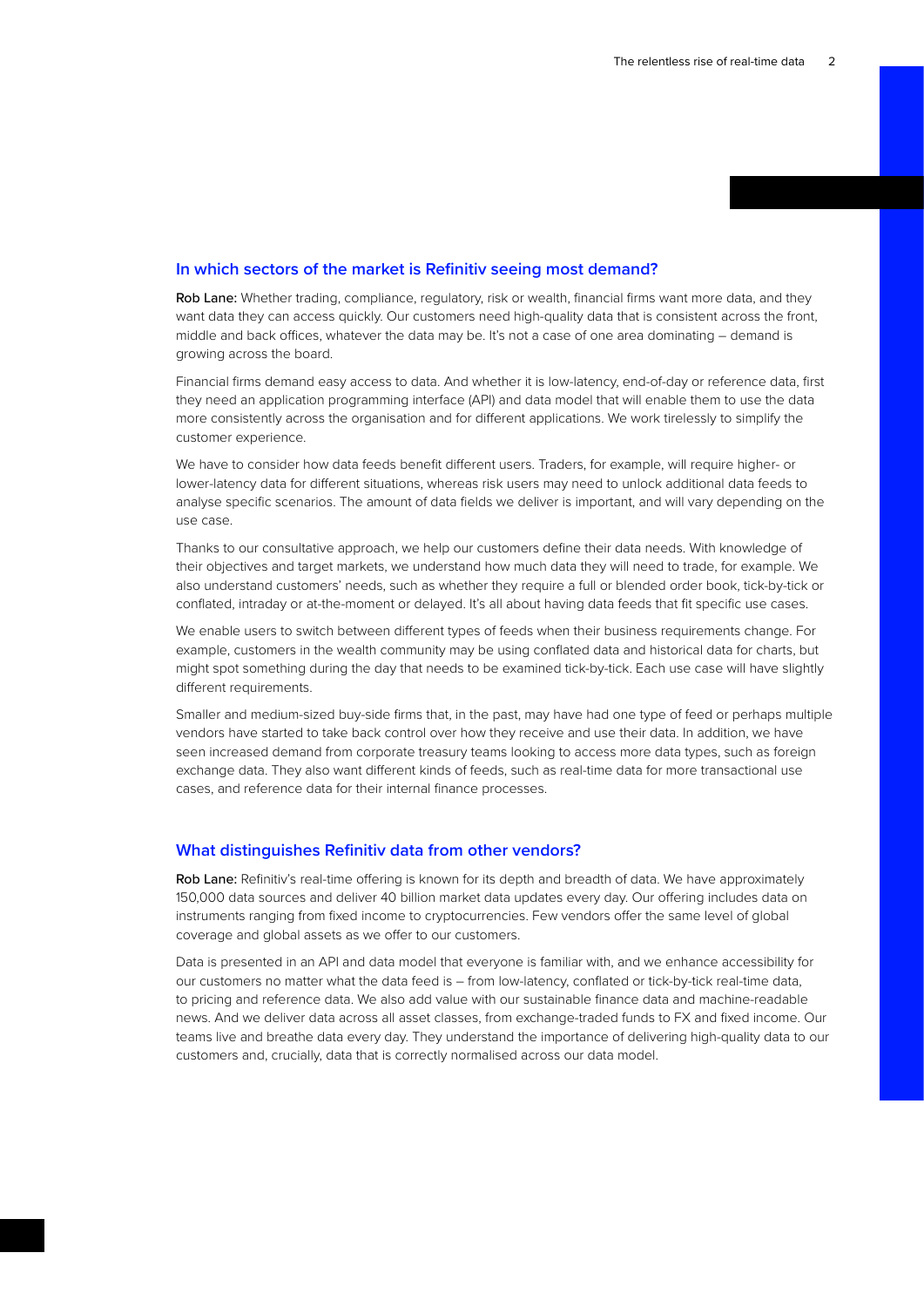#### **What technological challenges do financial firms face in integrating new data feeds?**

Rob Lane: One of the biggest challenges is firms' legacy infrastructure and the mass of data that often has to be delivered into those systems and applications for very specific use cases. Cloud adoption has eased this challenge by allowing financial firms to store, consume and deliver information through the cloud without the need to invest in and maintain a costly infrastructure.

We help firms use the cloud to deliver information where they want it and we work with cloud vendors to provide access to the necessary computing power, while increasing speed and lowering costs. It's a big change and a substantial investment but, in the long term, these firms can make savings on infrastructure, hardware and connectivity.

We expect cloud adoption to continue to accelerate, so we offer customers optimised cloud options to help them access data quickly and effectively.

#### **How can banks and other firms maximise the value from their investment in data feeds?**

Rob Lane: Banks have often struggled to connect their front-, middle- and back-office processes. If a bank is trading in a particular stock, for example, the price observed at low latency in the front office should be the same price in the back office when checking a completed transaction. A bank should also see the same price when performing risk and compliance checks in its middle office.

Requirements for low-latency versus end-of-day feeds are different, but the price of the security should be the same. Although we deliver those feeds in different formats to users, banks need to be able to connect data points themselves through better data governance and data management. Our data model helps customers navigate the challenge of connecting the front, middle and back offices, enabling them to align their processes and increase efficiencies to maximise value.

Today, financial firms face key data challenges. Cultural inertia can sometimes mean data value is left untapped. For example, some 78% of buy-side executives that responded to the Refinitiv Connected data survey agreed that market data management strategies have not changed in the past 10 years and are due an overhaul to extract proper value from the investment. There are seldom just data issues – but more often underlying cultural issues.

Regulation is also an important consideration. Along with banks, buy-side firms are being encouraged to meet the highest standards of data governance, data resilience, monitoring and support as part of their operational resilience and disaster recovery plans. They need to change the way they think about data, how they use it and how they support it.